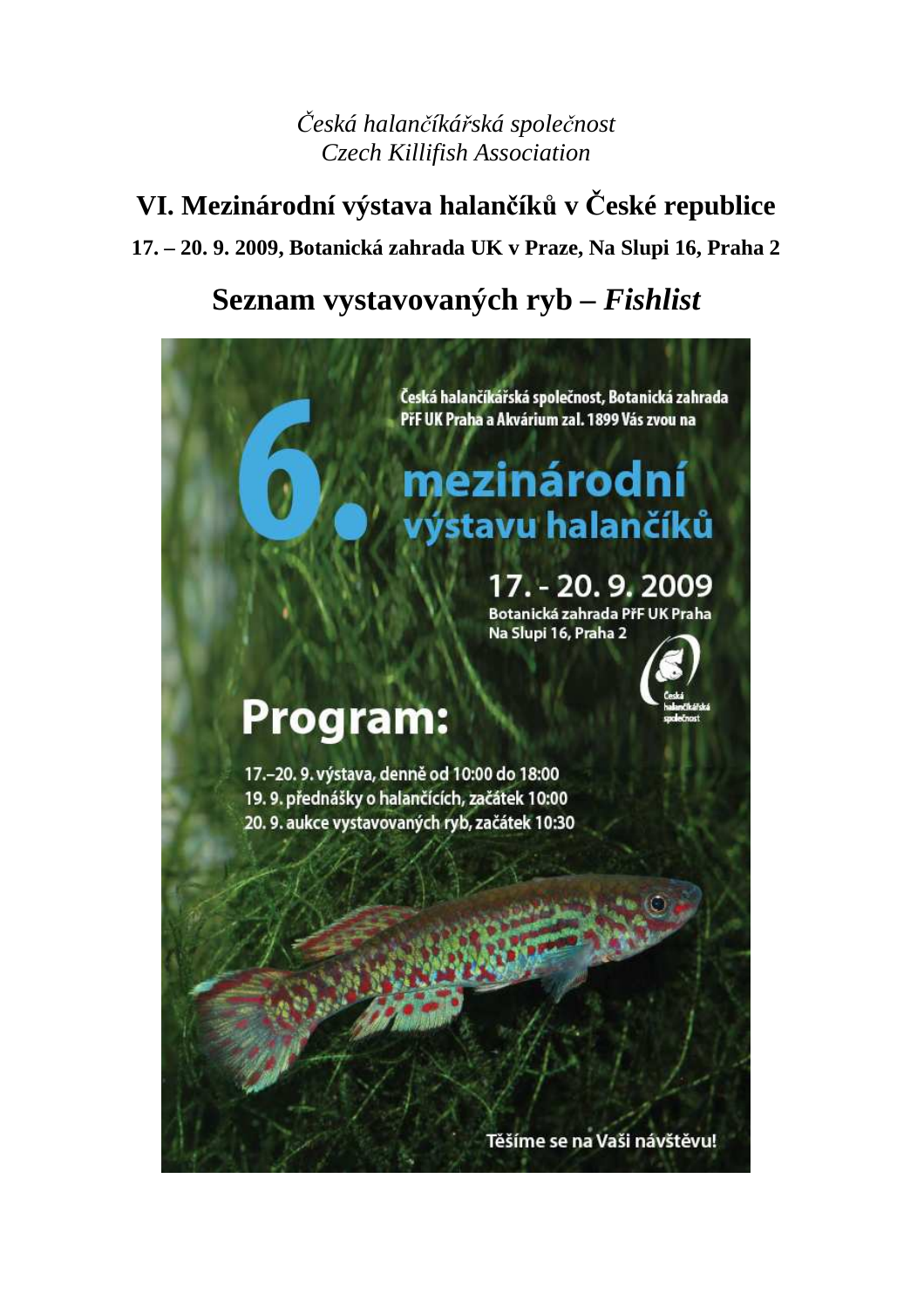#### *Kluby / Clubs - Participating Killi Associations:*

| <b>CZKA</b>  | Czech Killifish Association, Česká republika |
|--------------|----------------------------------------------|
| <b>CZKC</b>  | Czech Killifish Club, Česká republika        |
| <b>DKG</b>   | Deutsche Killifisch Gemeinschaft, Německo    |
| <b>SKS</b>   | Skandinaviska Killi Sällskapet, Skandinávie  |
| <b>SKLIK</b> | Slavjanskij klub ljubitelej ikromechuschich  |
|              | kaprozubych                                  |
| <b>KCA</b>   | Killi club Argentina, Argentina              |
| <b>KAB</b>   | Killi association Bulgaria, Bulharsko        |
| <b>RKA</b>   | British Kliifish Association, Velká Británie |



#### **Hlavní sponzor /** *General sponsor:*



#### **Zvláštní ceny /** *Special Prizes*

**Nejlepší ryba výstavy /** *The best fish of the exhibition 311 Simpsonichtys hellneri terra typica D.Oberle DKG*

**Nejlepší zahraniční ryba /** *The best foreign fish of the show 1006 Callopanchax occidentalis Malai SL 03/11 S.Streltcov SKLIK*

> **Cena AKFB /** *AKFB Special Prize* (nejlepší ryba *Epiplatys* – *for the best Epiplatys*) *506 Epipaltys roloffi RL 99 Mattes R. DKG*

**Cena APK /** *APK Special Prize* (nejlepší ryba *Pseudoepiplatys* – *for the best Pseudoepiplatys*) *511 Pseudoepiplatys annulatus Čuda J. CZKC* 

**Cena BKA /** *BKA Special Prize* **(nejlepší ryba** *Afriky***–** *for the best fish of Africa***)**  *703 Diapteron cynosticum Makokou O.&V.Sedláček CZKA*

**Cena DKG /** *DKG Special Prize* (nejlepší ryba rodu *Chromaphyosemion* – *for the best Chromaphyosemion*) *616 Chromaphyosemion spec. Mangoule Safial S. DKG* 

**Cena KCF /** *KCF Special Prize* **(**nejlepší ryba *Aphyosemion australe* – *for the best Aphyosemion australe*) *802 Aphyosemion australe Kopeček D. CZKA* 

**Cena SKLIK /** *SKLIK Special Prize* **(**nejlepší chovná skupina - *The best breeding group of the show) 929 Fundulopanchax fallax Fifinda yellow I.Rudický CZKA*

**skupiny / \* -** *groups*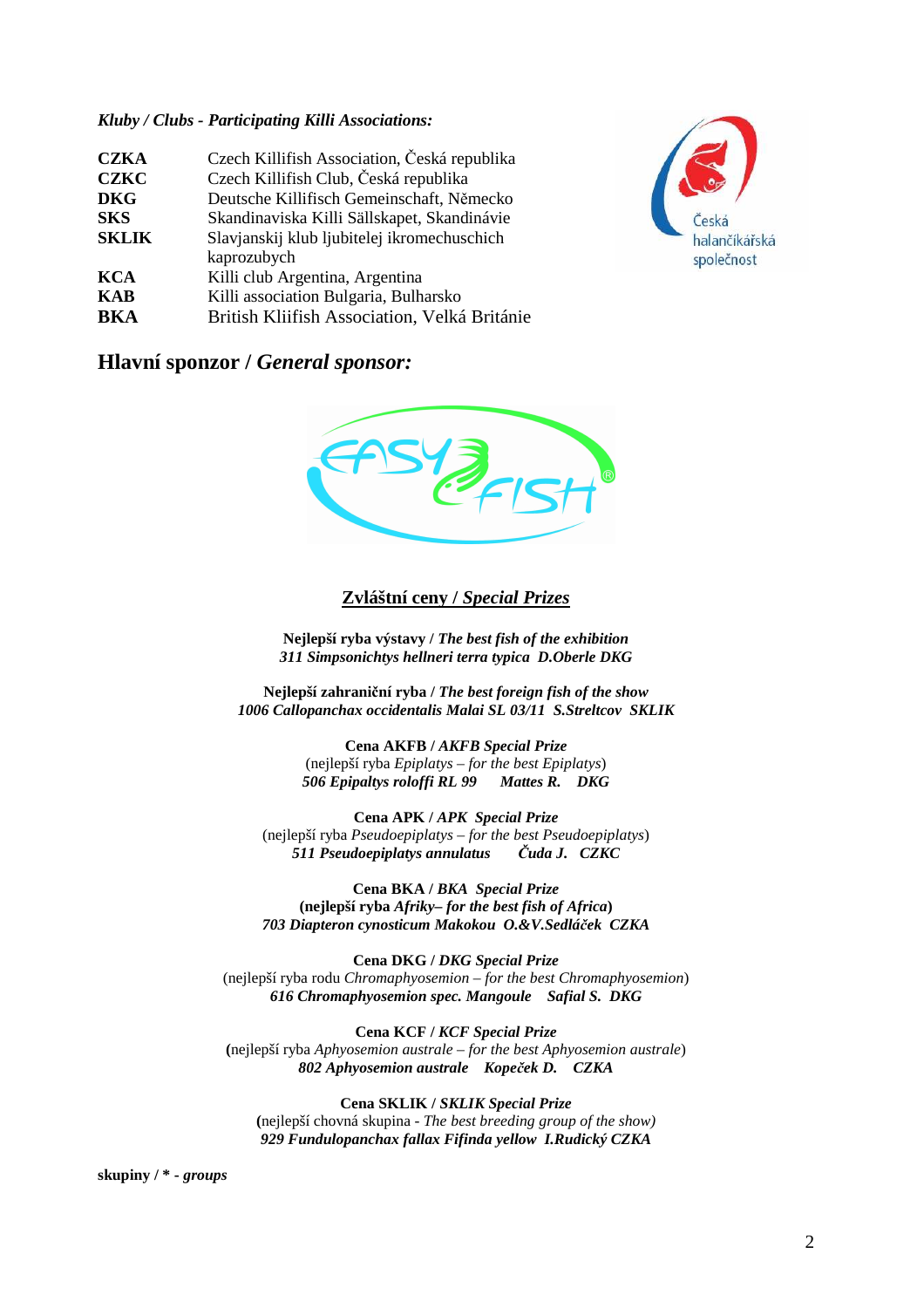### **Sk. 1 – Euroasie a ostatní**

Group 1 *– Euroasia and others* 

| číslo | druh                                                   | chovatel    | klub        | body |     |
|-------|--------------------------------------------------------|-------------|-------------|------|-----|
|       | 101 Aplocheilichthys lamberti                          | Rudický I.  | <b>CZKA</b> | 6,75 |     |
|       | 102 Procatopus similis Kumba GPE 90                    | Rudický I.  | <b>CZKA</b> | 8,25 | (2) |
|       | 103 Plataplochilus ngaensis                            | Mattes R.   | <b>DKG</b>  | 8,5  | (1) |
|       | 104 Aphanius mento Türkei                              | Oberle D.   | <b>DKG</b>  | 7,5  |     |
|       | 105 Lacustricola kassenjiensis "Paraa north, UGR 99-5" | Persson A.  | <b>SKS</b>  | 7,75 | (3) |
|       | 106 Lacustricola pumilus Burundi, CI 2008              | Persson A.  | <b>SKS</b>  | 7,5  |     |
|       | 107 Lacustricola pumilus Burundi CI 2008               | Ver Ecke T. | Belg        |      |     |
|       | * 108 Cubanichthys pengelleyi                          | Ambrož L.   | <b>CZKC</b> | 8    | G)  |

**Porotci /** *Referees***:** Berounský P., Brückler K.

#### **Sk. 2 – Rod** *Rivulus*

Group 2 – Genus *Rivulus*

| číslo | <b>druh</b>                                       | chovatel               | klub         | body |     |
|-------|---------------------------------------------------|------------------------|--------------|------|-----|
|       | 201 Rivulus bahianus Ilneus                       | Gabrhelík J.           | <b>CZKA</b>  | 7,5  |     |
|       | 202 Rivulus frenatus SSSV-Guy 60-16 40 Mile Creek | Mattes R.              | <b>IDKG</b>  | 9    | (1) |
|       | 203 Rivulus mahdiaensis                           | Mattes R.              | <b>DKG</b>   | 8,5  | (2) |
|       | 204 Rivulus cladophorus Kastel Cacao FG-FS 07/07  | Fabry V.               | <b>CZKA</b>  | 7,3  |     |
|       | 205 Rivulus geayi Crique Bulanger FG-FS 07/08     | Fabry V.               | <b>ICZKA</b> | 7,6  | (3) |
|       | 206 Rivulus cylindraceus                          | Fabry V.               | <b>CZKA</b>  | 7,16 |     |
|       | * 207 Rivulus ornatus SW PERU                     | Berounský J. + P. CZKA |              | 8    | (G) |
|       | 208 Rivulus uroflammeus                           | Mattes R.              | <b>IDKG</b>  | 7,3  |     |
|       | 209 Rivulus agilae FG-FS 12/07 Kourou             | lAdam J.               | <b>IDKG</b>  | 7    |     |

**Porotci /** *Referees***:** Sedláček O., Strelcov S., Brückler K.

### **Sk. 3 - Jižní Amerika (***Aphyolebias, Leptolebias, Austrolebias, Simpsonichtys, Nematolebias, Rachovia, Renova & Terranatos***)**

Group 3 – South America (*Aphyolebias, Leptolebias, Austrolebias, Simpsonichtys, Nematolebias, Rachovia, Renova & Terranatos*)

| číslo | <b>druh</b>                                    | chovatel     | <b>klub</b> | body |
|-------|------------------------------------------------|--------------|-------------|------|
|       | 301 Simpsonichthys fasciatus NP 03/07          | Ambrož L.    | <b>CZKA</b> | 8,5  |
|       | 302 Simpsonichthys santanae Terra Typica       | Šupal P.     | <b>CZKA</b> | 6,25 |
|       | 303 Austrofundulus guajira COL 2006/01         | Šupal P.     | <b>CZKA</b> | 7,75 |
|       | 304 Simpsonichthys reticulatus Rio Xingu       | Kopeček D.   | <b>CZKC</b> | 9    |
|       | 305 Nematolebias papilioferus Inoa             | Gabrhelík J. | <b>CZKA</b> | 8    |
|       | 306 Micromoema xiphophora Isla Roton RDB 92/22 | Rudický I.   | <b>CZKA</b> | 8    |
|       | 307 Simpsonichthys izecksoni                   | Oberle D.    | <b>DKG</b>  | 8    |
|       | 308 Simpsonichthys fasciatus Unai NP 03-07     | Oberle D.    | <b>DKG</b>  | 8    |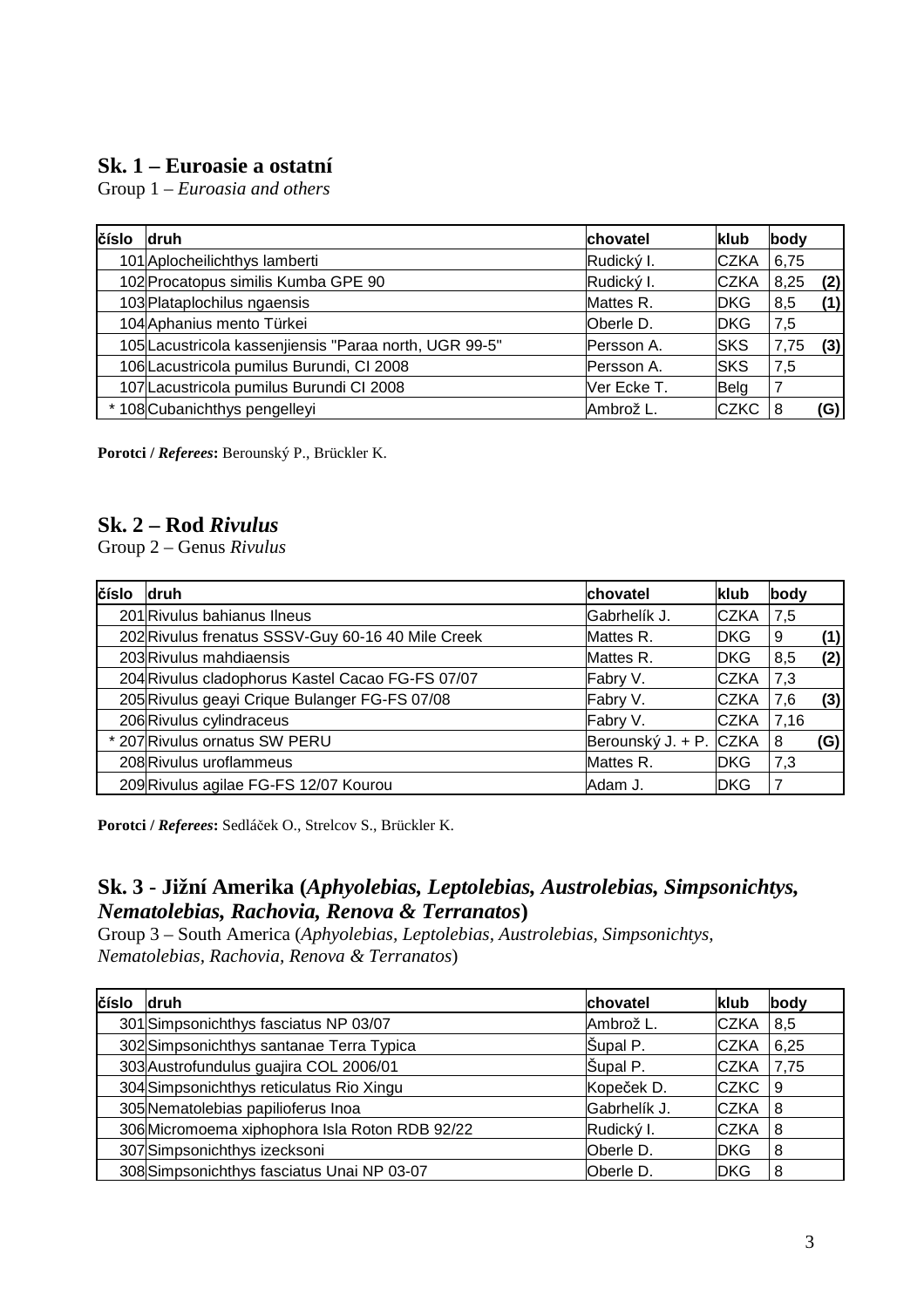| 309 Simpsonichthys punctulatus Goias              | Oberle D.    | <b>DKG</b>   | 6,5            |     |
|---------------------------------------------------|--------------|--------------|----------------|-----|
| 310 Simpsonichthys rosaceus "terra typica"        | Oberle D.    | <b>DKG</b>   | 9              |     |
| 311 Simpsonichthys hellneri "terra typica"        | Oberle D.    | <b>DKG</b>   | 7,75           |     |
| 312 Simpsonichthys sp. aff. stellatus "Urucuia"   | Oberle D.    | <b>DKG</b>   | <b>NB</b>      |     |
| 313 Austrolebias nigripinnis RK 99                | Oberle D.    | <b>DKG</b>   | $\overline{7}$ |     |
| 314 Austrolebias nigripinnis Molino               | Oberle D.    | <b>DKG</b>   | 7,5            |     |
| 315 Austrolebias nigripinnis KCA 83-08 Rio de Oro | Oberle D.    | <b>DKG</b>   | <b>NB</b>      |     |
| 316 Austrolebias alexandrii GAK 2005-16           | Oberle D.    | <b>DKG</b>   | $\overline{7}$ |     |
| 317 Austrolebias alexandrii                       | Streltsov S. | <b>SKLIK</b> | 9              |     |
| 318 Nematolebias papiliferus INOA                 | Kaloč J.     | <b>CZKC</b>  | 9              |     |
| 319 Simpsonichthys sp. Urucuia                    | Kovář P.     | <b>CZKC</b>  | 7,5            |     |
| 320 Austrolebias nigripinnis Camelo               | Kovář P.     | <b>CZKC</b>  | 8,5            |     |
| 321 Aphyolebias peruensis "SAN"                   | Safial S.    | <b>DKG</b>   | 6              |     |
| 322 Simpsonichthys hellneri                       | Safial S.    | <b>DKG</b>   | 8,5            |     |
| 323 Simpsonichthys ghisolfii                      | Safial S.    | <b>DKG</b>   | 10             | (1) |
| 324 Simpsonichthys gibberatus "TT NP 03/07"       | Safial S.    | <b>DKG</b>   | 9              |     |
| * 325 Simpsonichthys hellneri                     | Safial S.    | <b>DKG</b>   | 10             | (G) |
| * 326 Simpsonichthys gibberatus "TT NP 03/07"     | Safial S.    | <b>DKG</b>   | <b>NB</b>      |     |
| * 327 Simpsonichthys reticulatus Rio Xingu        | Kopeček D.   | <b>CZKC</b>  | 9              |     |
| 328 Simpsonichthys picturatus                     | Klimpl A.    | <b>DKG</b>   | 9,25           | (3) |
| 329 Simpsonichthys chacoensis PYEH 15/6           | Klimpl A.    | <b>DKG</b>   | 9,25           | (2) |

**Porotci /** *Referees***:** Horáček P., Berounský P.

### **Sk. 4 – Rody** *Nothobranchius, Fundulosoma & Pronothobranchius*

Group 4 – Genera *Nothobranchius, Fundulosoma & Pronothobranchius*

| číslo | druh                                                     | chovatel         | klub         | body             |     |
|-------|----------------------------------------------------------|------------------|--------------|------------------|-----|
|       | 401 Nothobranchius furzeri MZCS 08/122 Bala-Bala         | V. a O. Sedláček | <b>CZKA</b>  | 7,75             |     |
|       | 402 Nothobranchius orthonotus MZCS 08/122 Bala-Bala      | V. a O. Sedláček | <b>CZKA</b>  | 8,75             |     |
|       | 403 Nothobranchius sp. aff. furzeri MZCS 08/91 Gorongosa | Streltsov S.     | <b>SKLIK</b> | 9,5              | (1) |
|       | 404 Nothobranchius fuscotaeniatus Kitonga North 97/9     | Torgashev S.     | <b>SKLIK</b> | 8,25             |     |
|       | 405 Nothobranchius sp. aff. kirki Chilva MW 94/3         | Gorohov V.       | <b>SKLIK</b> | 8,25             |     |
|       | 406 Nothobranchius cf. rachovii MOZ 04/10                | Gorohov V.       | <b>SKLIK</b> | 8                |     |
|       | 407 Fundulosoma thierryi Ada GH 06-5                     | Persson A.       | <b>SKS</b>   | 8,25             |     |
|       | 408 Nothobranchius palmqvisti Pangani TZ 94-7            | Persson A.       | <b>SKS</b>   | <b>NB</b>        |     |
|       | 409 Nothobranchius janpapi Ruvu River TZN 09/4           | Ver Ecke T.      | Belg         | 8,25             |     |
|       | 410 Nothobranchius jubbi Tana River KEN 08/12            | Ver Ecke T.      | Belg         | 9                | (2) |
|       | 411 Nothobranchius furzeri Ghona Re Zhou                 | Ver Ecke T.      | Belg         | 8,25             |     |
|       | 412 Nothobranchius taeniopygus Llalanguro TZ 2008/16     | Ver Ecke T.      | <b>Belg</b>  | 8,25             |     |
|       | 413 Nothobranchius guentheri                             | Vrážel M.        | <b>CZKC</b>  | 7,25             |     |
|       | 414 Nothobranchius korthausae Kwachepa                   | Sukonkin O.      | <b>BKA</b>   | $\overline{7}$   |     |
|       | 415 Nothobranchius hassoni Bukeya DRCH 08/10             | Sainthouse I.    | <b>BKA</b>   | 8,25             |     |
|       | 416 Nothobranchius fuscotaeniatus Kitonga North 97/9     | Gabbutt A.       | <b>BKA</b>   | 7,25             |     |
|       | 417 Nothobranchius flammicomantis Kisaki TAN 95-5        | Gabbutt A.       | <b>BKA</b>   | 7,25             |     |
|       | 418 Nothobranchius korthausae Kiziko TAN RB 05/47        | Reis A.          | <b>APK</b>   | 7,5              |     |
|       | 419 Nothobranchius guentheri Zanzibar                    | Růžička K.       | <b>CZKA</b>  | 7,25             |     |
|       | * 420 Nothobranchius rubripinnis TAN RB 05/47 Kiziko     | Růžička K.       | <b>CZKA</b>  | 8,5              |     |
|       | 421 Nothobranchius Iourensi Lupiro TAN 00-15             | Kovář P.         | <b>CZKC</b>  | $\boldsymbol{9}$ | (3) |
|       | 422 Nothobranchius sp. Caprivi Salambala NA 07-1         | Kovář P.         | <b>CZKC</b>  | 9                |     |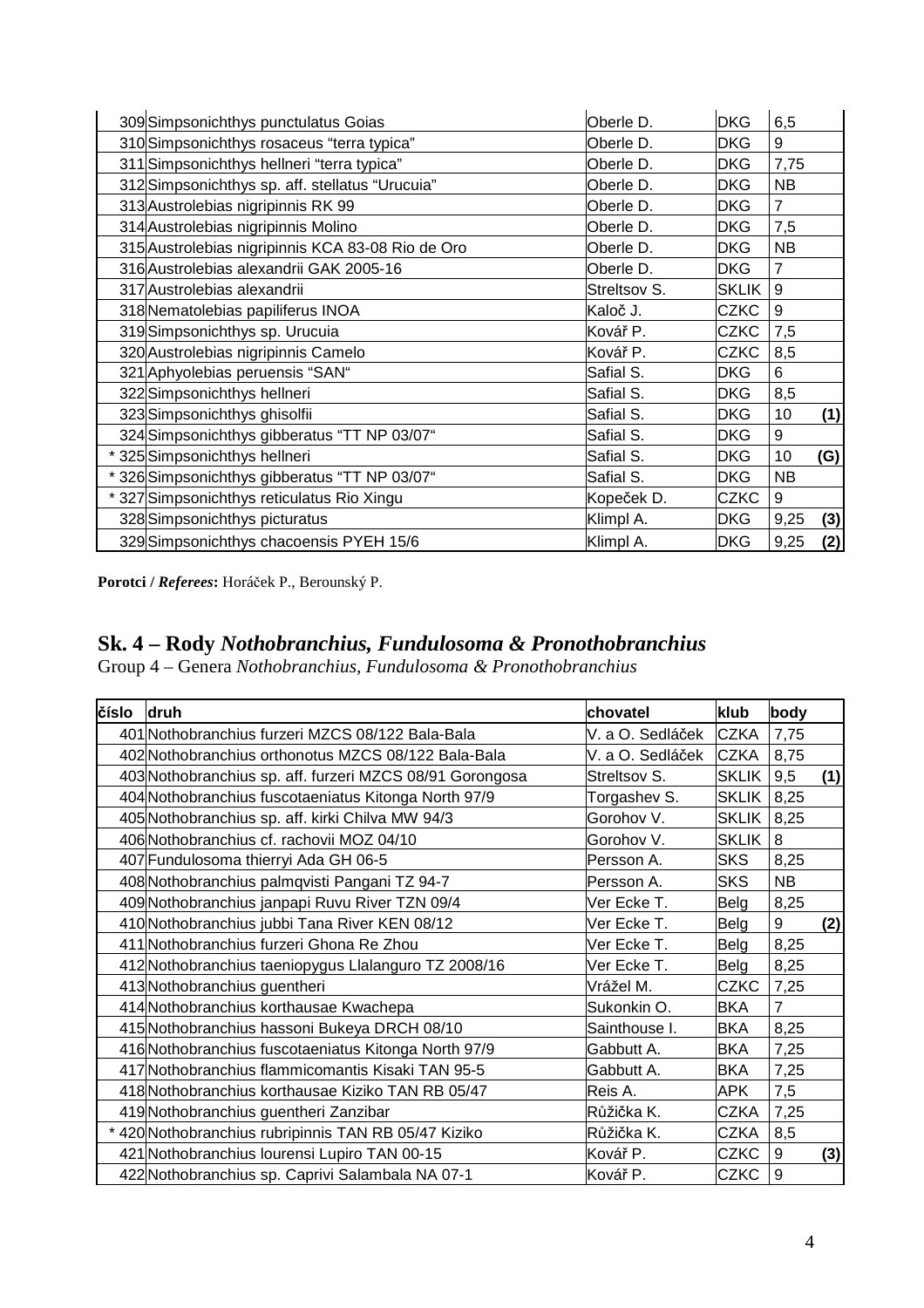| 423 Nothobranchius rubripinnis TAN RB 05/47 Kiziko           | Kovář P.   | <b>CZKC</b> | 8,5       |     |
|--------------------------------------------------------------|------------|-------------|-----------|-----|
| 424 Nothobranchius eggersi Rufiji River                      | Kovář P.   | <b>CZKC</b> | 8,25      |     |
| 425 Nothobranchius guentheri                                 | Kovář P.   | <b>CZKC</b> | 7,5       |     |
| 426 Nothobranchius foerschi                                  | Kovář P.   | <b>CZKC</b> | 7,75      |     |
| 427 Nothobranchius furzeri Mazimechopes MZCS 2008-120        | Kovář P.   | <b>CZKC</b> | <b>NB</b> |     |
| 428 Nothobranchius rubripinnis TAN RB 05/47 Kiziko           | Klimpel    | <b>DKG</b>  | 7,5       |     |
| 429 Nothobranchius rachovii                                  | Klimpel    | <b>DKG</b>  | 9         |     |
| 430 Nothobranchius flammicomantis Kisaki TAN 95-5            | Klimpel    | <b>DKG</b>  | 7,25      |     |
| 431 Nothobranchius hassoni Bukeya DRCH 08/10                 | Klimpel    | DKG         | 7,25      |     |
| 432 Nothobranchius rubripinnis TAN RB 05/47 Kiziko           | Klimpel    | <b>DKG</b>  | 7,25      |     |
| 433 Nothobranchius rachovii A.S.                             | Kovář P.   | <b>CZKC</b> | <b>NB</b> |     |
| 434 Nothobranchius cardinalis                                | Kovář P.   | <b>CZKC</b> | NB.       |     |
| * 435 Nothobranchius kilomberoensis TAN 95-4                 | Kovář P.   | <b>CZKC</b> | 7,75      |     |
| * 436 Nothobranchius sp. aff. furzeri Gorongosa MZCS 2008-91 | Kovář P.   | <b>CZKC</b> | 9         | (G) |
| * 437 Nothobranchius kirki Chilwa MW 88-10                   | Kovář P.   | <b>CZKC</b> | 9         |     |
| * 438 Nothobranchius eggersi Chamakwese TZ 2008-01           | Kovář P.   | <b>CZKC</b> | 8,5       |     |
| * 439 Nothobranchius rachovii Blue A.S.                      | Kovář P.   | <b>CZKC</b> | 8,5       |     |
| 440 Nothobranchius guentheri Blue                            | Kovář P.   | <b>CZKC</b> | 8,25      |     |
| 441 Nothobranchius rachovii A.S.                             | Kovář P.   | <b>CZKC</b> | 8         |     |
| 442 Nothobranchius guentheri                                 | Klimpl A.  | <b>DKG</b>  | 7,75      |     |
| 443 Nothobranchius guentheri                                 | Klimpl A.  | <b>DKG</b>  | 7,75      |     |
| Nothobranchius palmqvisti Pangani TZ 94-7                    | Persson A. | <b>SKS</b>  | 8         |     |

**Porotci /** *Referees***:** Šupal P., Brückler K.

### **Sk. 5 – Rody** *Aplocheilus, Epiplatys & Pachypanchax*

Group 5 – Genera *Aplochelius & Epiplatys & Pachypanchax*

| číslo | <b>druh</b>                                                   | chovatel       | klub         | body        |
|-------|---------------------------------------------------------------|----------------|--------------|-------------|
|       | 501 Epiplatys lamottei Koule GRC 90/178                       | Rudický I.     | <b>CZKA</b>  | 7,5         |
|       | 502 Epiplatys hildegardae Samoye                              | Rudický I.     | <b>CZKA</b>  | (3)<br>8,5  |
|       | 503 Aphyoplatys duboisi Congo 09 F1                           | Rudický I.     | <b>ICZKA</b> | 8,16        |
|       | 504 Epiplatys infrafasciatus rathkei CB3SR 07/23 Bakossi Camp | Sedláček V.+O. | <b>CZKA</b>  | (2)<br>8,5  |
|       | 505 Epiplatis infrafasciatus Rathkei Mile 11 COS 01/1         | Mattes R.      | <b>IDKG</b>  | 7,6         |
|       | 506 Epiplatis roloffi RL 99                                   | Mattes R.      | <b>IDKG</b>  | 7,6(AKFB)   |
|       | 507 Aplocheilus lineatus Gold                                 | Kaloč J.       | <b>CZKC</b>  | 7,16        |
|       | 508 Epiplatys fasciolatus fasciolatus Coytah Manyah           | Kaloč J.       | <b>CZKC</b>  | (1)<br>8,66 |
|       | 509 Epiplatys infrafasciatus rathkei                          | Kaloč J.       | <b>CZKC</b>  | 8,33        |
|       | 510 Pachypanchax omalonotus Rameno Sambreno                   | IRůžička K.    | <b>CZKA</b>  | 7,83        |
|       | * 511 Pseudoepiplatys annulatus AS                            | lCuda J.       | <b>CZKC</b>  | 8,5 (APK)   |
|       | 512 Aplocheilus lineatus Gold                                 | Gabbutt A.     | <b>BKA</b>   | 6           |
|       | 513 Pachypanchax omalonotus Ramena Sambreno                   | Růžička K.     | <b>CZKA</b>  | 8,75<br>(G) |

**Porotci /** *Referees***:** Adam J., Berounský P., Brückler K.

## **Sk. 6 - Rod** *Aphyosemion* **I. (podrod** *Chromaphyosemion***)**

Group 6 – Genus *Aphyosemion* I. (subgenus *Chromaphyosemion*)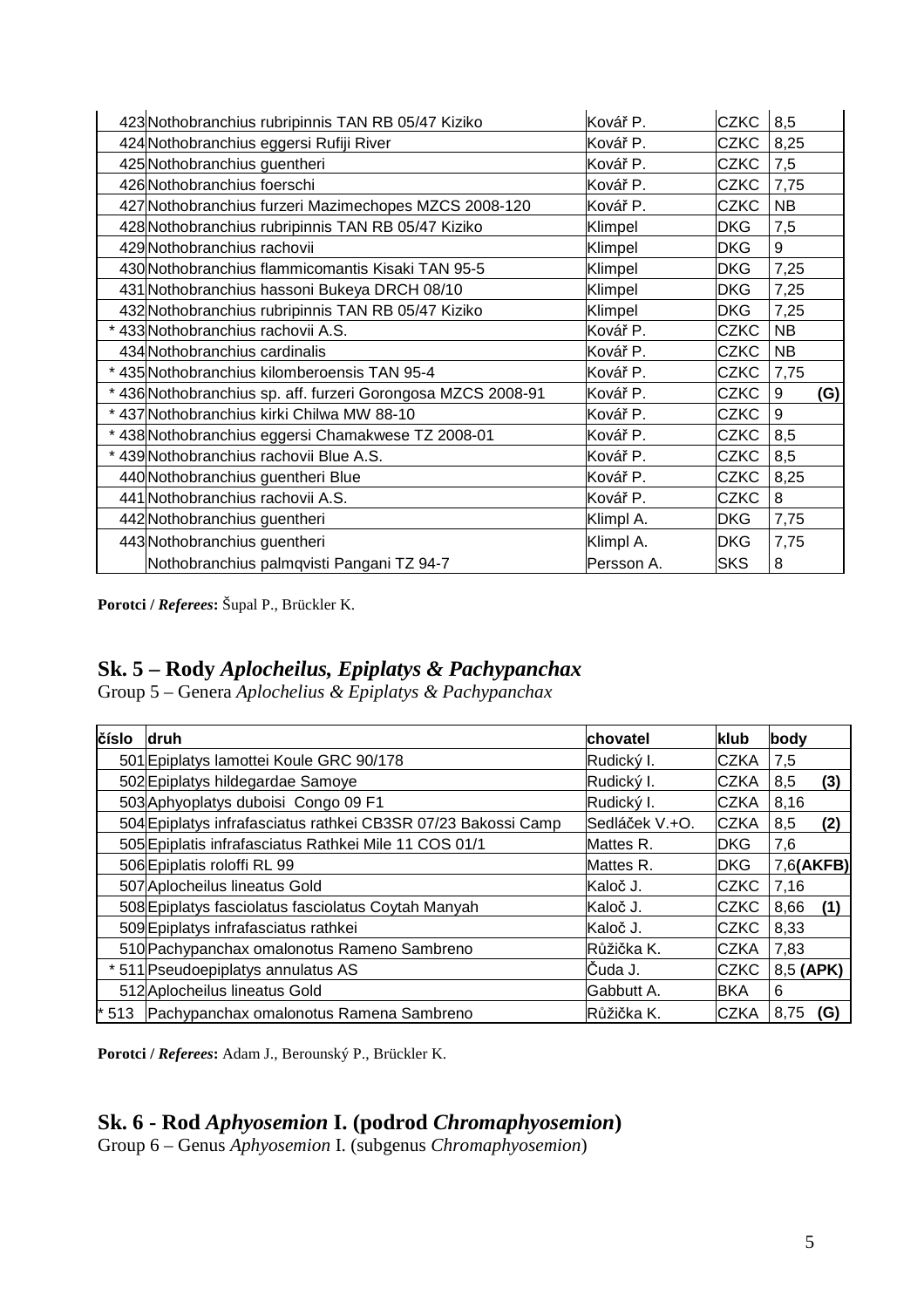| číslo | druh                                                                                 | chovatel      | klub        | body        |
|-------|--------------------------------------------------------------------------------------|---------------|-------------|-------------|
|       | 601 Chromaphyosemion poliaki CMM 41                                                  | Bojanovský P. | <b>CZKC</b> | 7,25        |
|       | 602 Chromapyosemion poliaki Monea                                                    | Bojanovský P. | <b>CZKC</b> | 7,75        |
|       | 603 Chromaphyosemion riggenbachi Ndokoma                                             | Bojanovský P. | <b>CZKC</b> | 7,75        |
|       | 604 Chromaphyosemion riggenbachi NKWO 97/1                                           | Bojanovský P. | <b>CZKC</b> | 8,25<br>(2) |
|       | 605 Chromaphyosemion volcanum CB3SR 07/21 Manga Water - Ekondo Titi Bojanovský P.    |               | <b>CZKC</b> | 7,75        |
|       | 606 Chromaphyosemion volcanum CB3SR 07/21 Manga Water - Ekondo Titi Sedláček V.+O.   |               | <b>CZKA</b> | 7,25        |
|       | 607 Chromaphyosemion bitaeniatum Lagos                                               | Rudický I.    | <b>CZKA</b> | 7,5         |
|       | 608 Chromaphyosemion alpha I Cap Esterias                                            | Rudický I.    | <b>CZKA</b> | 6           |
|       | 609 Chromaphyosemion poliaki CMM 41                                                  | Mattes R.     | <b>DKG</b>  | 7,5         |
|       | 610 Chromaphyosemion riggenbachi NDOKAMA                                             | Kaloč J.      | <b>CZKC</b> | 6,25        |
|       | 611 Chromaphyosemion bitaeniatum                                                     | Kaloč J.      | <b>CZKC</b> | 8<br>(3)    |
|       | 612 Chromaphysemion Poliaki CMM 41                                                   | Kaloč J.      | <b>CZKC</b> | 7,25        |
|       | 613 Chromaphysemion alfa Cap Esterias                                                | Růžička K.    | <b>CZKA</b> | 6,75        |
|       | 614 Chromaphysemion bivittatum Funge                                                 | Růžička K.    | <b>CZKA</b> | 8,5<br>(1)  |
|       | 615 Chromaphysemion splendepleure Mambanda CMM 50                                    | Růžička K.    | <b>CZKA</b> | 6,75        |
|       | 616 Chromaphyosemion spec. 'Mangoule'                                                | Safial S.     | <b>DKG</b>  | (DKG)<br>8  |
|       | * 617 Chromaphyosemion bivittatum Funge                                              | Bojanovský P. | <b>CZKC</b> | 9,25<br>(G) |
|       | * 618 Chromaphyosemion volcanum CB3SR 07/21 Manga Water - Ekondo Titi Sedláček V.+O. |               | <b>CZKA</b> | 8,75        |
|       | * 619 Chromaphysemion poliaki Bolifamba                                              | Růžička K.    | <b>CZKA</b> | 6,25        |
|       | 620 Chromaphyosemion bitaeniatum Afanyangan TMBB 90/13                               | Röhlich R.    | <b>DKG</b>  | <b>NB</b>   |

**Porotci /** *Referees***: Strelcov S., Adam J.**

## **Sk. 7 – Rod** *Aphyosemion* **II. (podrody** *Diapteron, Kathetys* **a skupiny** *striatum*  **a** *ogoense***)**

Group 7 – Genus *Aphyosemion* II. (subgenera *Diapteron, Kathetys* and groups *striatum* and *ogoense*)

| číslo | druh                                                         | chovatel               | klub         | body           |
|-------|--------------------------------------------------------------|------------------------|--------------|----------------|
|       | 701 Aph. (Diapteron) georgiae GWW 86/2                       | Sedláček V. + O.       | <b>CZKA</b>  | 9,5            |
|       | 702 Aph. (Diapteron) fulgens LEC 93/7                        | Sedláček V. + O.       | <b>CZKA</b>  | 9,5            |
|       | 703 Aph. (Diapteron) cynostictum Makokou                     | Sedláček V. + O.       | <b>CZKA</b>  | 10BKA(1)       |
|       | 704 Aphyosemion gabuense gabunense                           | Friedrich H.           | <b>DKG</b>   | 9,25           |
|       | 705 Aphyosemion gabuense gabunense                           | Friedrich H.           | <b>DKG</b>   | 9,25           |
|       | 706 Aph. (Diapteron) cyanostictum GBN 88/29 SAM              | Čuda J.                | <b>CZKC</b>  | 9,25           |
|       | 707 Aphyosemion bualanum N'Tui Ngorro Road                   | Čuda J.                | <b>CZKC</b>  | 9,5            |
|       | 708 Aphyosemion bualanum BLLMC 05/09 Ceti Diang              | Sedláček V. + O.       | <b>CZKA</b>  | 9,5            |
|       | 709 Aphyosemion gabuense gabunense GBG 93-30                 | Gabrhelík J.           | <b>CZKA</b>  | 9,5            |
|       | 711 Aphyosemion gabunense gabunense GBG 93/30                | Berounský J. + P. CZKA |              | 8,75           |
|       | 712 Aphyosemion gabunense marginatum                         | Berounský J. + P. CZKA |              | 9              |
|       | 713 Aphyosemion exiguum GKCAR 90/8                           | Vlasov N.              | <b>SKLIK</b> | 9,5            |
|       | 714 Aphyosemion bualanum Sambolobo (=Sambolabbo)             | Vlasov N.              | <b>SKLIK</b> | (3)<br>9,75    |
|       | 715 Aphyosemion striatum GEMHS 00/33                         | Kaloč J.               | <b>CZKC</b>  | 7,5            |
|       | 716 Aphyosemion louessense RPC 78-33                         | Brückler K.            | <b>CZKA</b>  | 9,5            |
|       | 717 Aphyosemion boehmi                                       | Safial S.              | DKG.         | $\overline{7}$ |
|       | *718 Aphyosemion gabunense gabunense GBG 93/30               | Růžičková H.           | <b>CZKA</b>  | 9,5            |
|       | * 719 Aphyosemion gabuense marginatum Bengui 1-2 GSJ 2000-29 | Friedrich H.           | <b>DKG</b>   | 9,5            |
|       | * 720 Aph. (Diapteron) cyanostictum GBN 88/29 SAM            | Čuda J.                | <b>CZKC</b>  | 9,5            |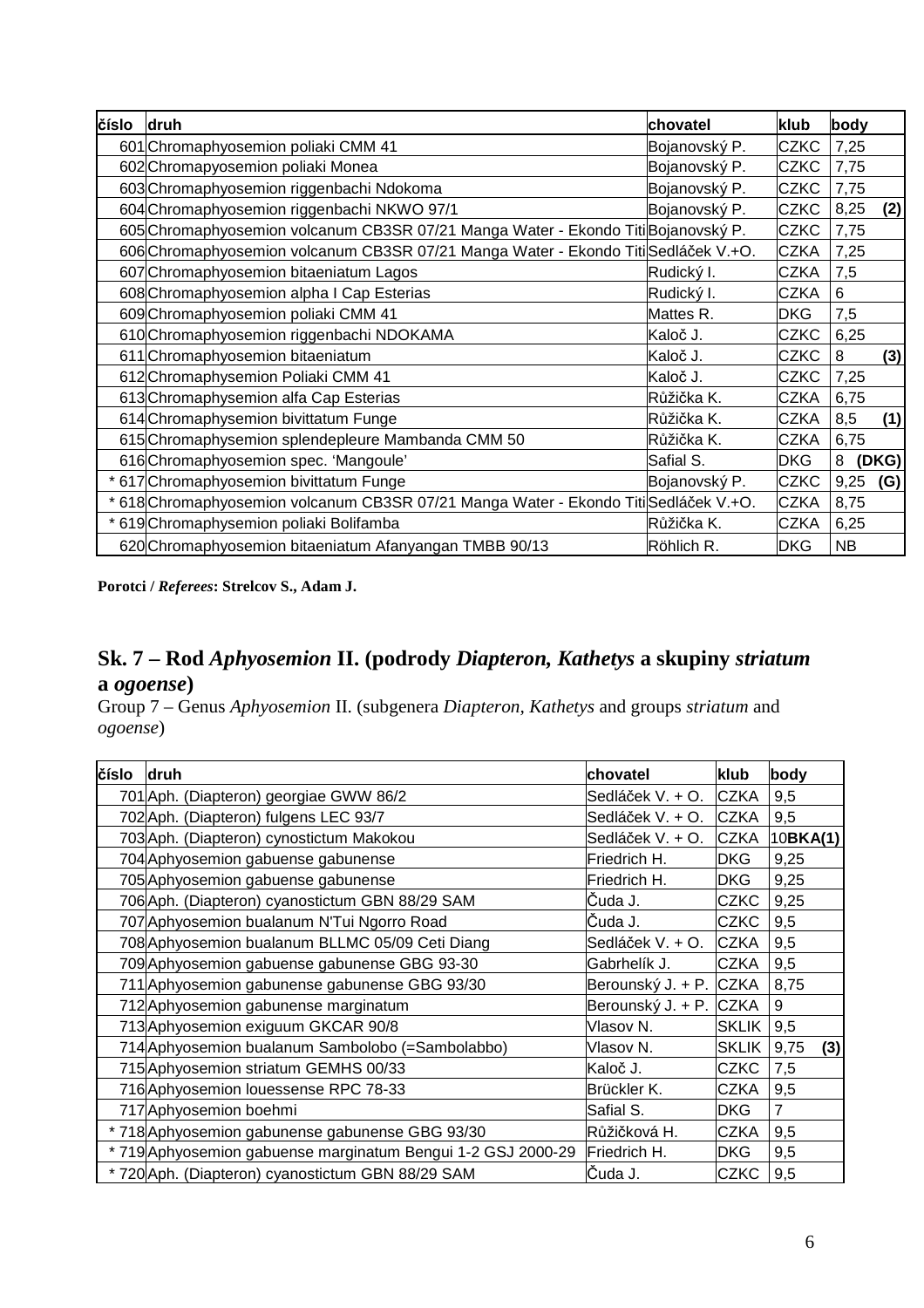| * 721 Aph. (Diapteron) georgiae GWW 86/2              | Cuda J.  | <b>ICZKC</b>   | -10 |     |
|-------------------------------------------------------|----------|----------------|-----|-----|
| * 722 Aphyosemion bualanum N'Tui Ngorro Road          | Cuda J.  | $ CZKC$   9.75 |     |     |
| 723 Aphyosemion sp. aff. obscurum BLLMC 05/31 Mandoga | 'Adam J. | <b>IDKG</b>    | 10  | (2) |

**Porotci /** *Referees***:** Horáček P., Šupal P.

## **Sk. 8 – Rod** *Aphyosemion* **III. (ostatní)**

Group 8 – Genus *Aphyosemion* III. (others)

| číslo | druh                                              | chovatel               | klub         | body                    |       |
|-------|---------------------------------------------------|------------------------|--------------|-------------------------|-------|
|       | 801 Aphyosemion celiae celiae Teke CXC 21         | Bojanovský P.          | <b>CZKC</b>  | <b>NB</b>               |       |
|       | 802 Aphyosemion australe Cap Lopez                | Kopeček D.             | <b>CZKC</b>  | 6                       | (KCF) |
|       | 803 Aphyosemion celiae celiae Teke CXC 21         | Rudický I.             | <b>CZKA</b>  | 9                       | (2)   |
|       | 804 Aphyosemion ahli Kribi                        | Berounský J. + O. CZKA |              | 6,5                     |       |
|       | 805 Aphyosemion australe Cap Lopez                | Berounský J. + O. CZKA |              | $\overline{\mathbf{4}}$ |       |
|       | 806 Aphyosemion calliurum CI 2007 Nigeria         | Torgashev S.           | <b>SKLIK</b> | 5,5                     |       |
|       | 807 Aphyosemion australe "Orange"                 | Streltsov S.           | <b>SKLIK</b> | 9                       | (3)   |
|       | 808 Aphyosemion australe "Orange Spotless"        | Streltsov S.           | <b>SKLIK</b> | 8                       |       |
|       | 809 Aphyosemion ocellatum GJS 00/05 Sikasika      | Vlasov N.              | <b>SKLIK</b> | 9,5                     | (1)   |
|       | 810 Aphyosemion hera "Bengui 1-2, GJS 00-29"      | Persson A.             | <b>SKS</b>   | 7,5                     |       |
|       | 811 Aphyosemion australe Cap Lopes                | Růžičková H.           | <b>CZKA</b>  | 6                       |       |
|       | 812 Aphyosemion australe Hjerresseni              | Růžičková H.           | <b>CZKA</b>  | 4,5                     |       |
|       | 813 Aphyosemion australe "Gold"                   | Safial S.              | <b>DKG</b>   | 5,5                     |       |
|       | * 814 Aphyosemion spec. PEG 2002/07               | Vlasov N.              | <b>SKLIK</b> | 8                       | (G)   |
|       | * 815 Aphyosemion australe                        | Brückler K.            | <b>CZKA</b>  | NB                      |       |
|       | * 816 Aphyosemion australe Cap Esterias EBT 96/27 | Růžičková H.           | <b>CZKA</b>  | 6,5                     |       |
| 817   | Aphyosemion australe Hjerresseni                  | lRůžička K.            | <b>CZKA</b>  | 5,5                     |       |
|       | 818 Aphyosemion ahli ABC 06/97 Cellucam           | Adam J.                | <b>DKG</b>   | 7,5                     |       |
|       | 819 Aphyosemion hera ARK 1-2/96                   | Adam J.                | <b>DKG</b>   | 8,5                     |       |
|       | 820 Aphyosemion spec. Oyo RPC 91/8                | Militzer               | <b>DKG</b>   | 6                       |       |
|       | 821 Aphyosemion plagitaenium RPCV 91/1            | Militzer               | <b>DKG</b>   | $\overline{7}$          |       |
|       | 822 Aphyosemion elegans Boende 2002               | Militzer               | <b>DKG</b>   | 7,5                     |       |
|       | 823 Aphyosemion castaneum Kisangani 2003          | Berounský J. + P. CZKA |              | 5,5                     |       |

**Porotci /** *Referees***:** Sedláček O., Horáček P.

### **Sk. 9 - Rod** *Fundolopanchax*

Group 9 – Genus *Fundulopanchax*

| číslo | <b>druh</b>                                  | chovatel     | klub         | body      |
|-------|----------------------------------------------|--------------|--------------|-----------|
|       | 901 Fundulopanchax marmoratus                | Kopeček D.   | <b>ICZKC</b> | 6,5       |
|       | 902 Fundulopanchax gardneri GOLD             | Rudický I.   | <b>ICZKA</b> | 5         |
|       | 903 Fundulopanchax kauderni Korup Nat. Park  | Rudický I.   | <b>ICZKA</b> | (1)<br>10 |
|       | 904 Fundulopanchax fallax 'CI 98'            | Streltsov S. | <b>SKLIK</b> | 7,5       |
|       | 905 Fundulopanchax gardneri nigerianus Akure | Kaloč J.     | <b>CZKC</b>  | 5         |
|       | 906 Fundulopanchax fallax CI 98              | Kaloč J.     | <b>CZKC</b>  | 7,25      |
|       | 907 Fundulopanchax spoorenbergi              | Kaloč J.     | <b>CZKC</b>  | 6,5       |
|       | 908 Fundulopanchax marmoratus                | Kaloč J.     | <b>CZKC</b>  |           |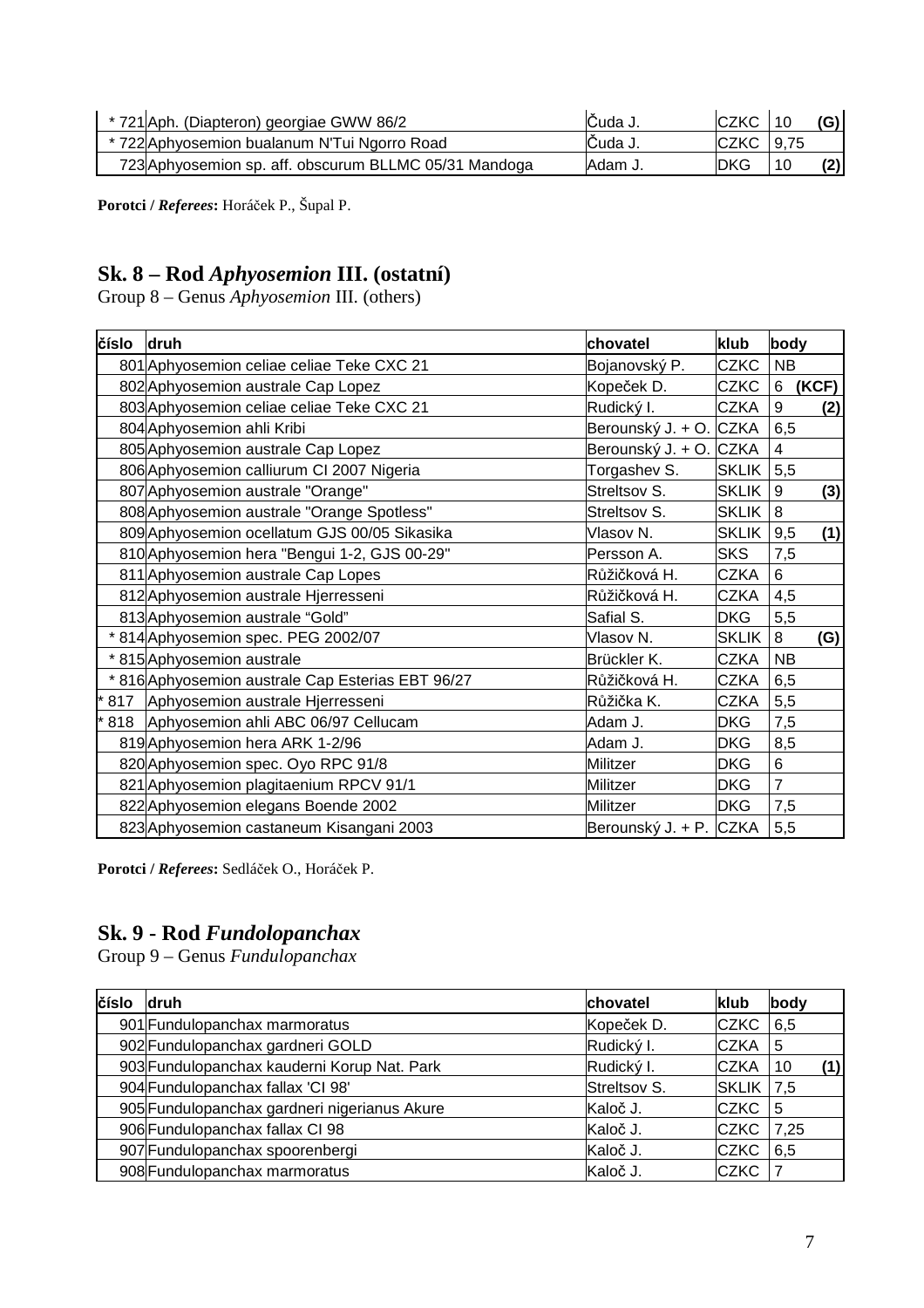| 909 Fundulopanchax sjoestedti                  | Kaloč J.           | <b>CZKC</b> | 6,25                    |     |
|------------------------------------------------|--------------------|-------------|-------------------------|-----|
| 910 Fundulopanchax sjoestedti BLUE             | Kaloč J.           | <b>CZKC</b> | 7,5                     |     |
| 911 Fundulopanchax arnoldi "Ughelli, TR 2001"  | Persson A.         | <b>SKS</b>  | 7,5                     |     |
| 912 Fundulopanchax nigerianus "Misaje"         | Persson A.         | <b>SKS</b>  | 6,5                     |     |
| 913 Fundulopanchax rubrolabialis "Malende"     | Persson A.         | <b>SKS</b>  | 7,25                    |     |
| 914 Fundulopanchax gardneri                    | Sukonkin O.        | <b>BKA</b>  | 4,75                    |     |
| 915 Fundulopanchax oeseri                      | Sukonkin O.        | <b>BKA</b>  | $\overline{7}$          |     |
| 916 Fundulopanchax amieti                      | Růžička K.         | <b>CZKA</b> | $\overline{7}$          |     |
| 917 Fundulopanchax gardneri Gold Rudický       | Růžička K.         | <b>CZKA</b> | 5.25                    |     |
| 918 Fundulopanchax gardneri nigerianum Gold    | Růžička K.         | <b>CZKA</b> | $6\phantom{1}6$         |     |
| 919 Fundulopanchax gardneri nigerianum Macurdi | Růžička K.         | <b>CZKA</b> | 8                       |     |
| 920 Fundulopanchax gardneri Nsuka              | Růžička K.         | <b>CZKA</b> | $\overline{7}$          |     |
| 921 Fundulopanchax sjoestedti Nigerdelta       | Růžička K.         | <b>CZKA</b> | 8.5                     |     |
| 922 Fundulopanchax walkeri Spurrelli           | Růžička K.         | <b>CZKA</b> | 6.5                     |     |
| 923 Fundulopanchax gularis                     | Safial S.          | <b>DKG</b>  | <b>NB</b>               |     |
| 924 Fundulopanchax deltaensis                  | Safial S.          | <b>DKG</b>  | 4,75                    |     |
| 925 Fundulopanchax nigerianus "Innidere"       | Safial S.          | <b>DKG</b>  | 5,5                     |     |
| 926 Fundulopanchax walkeri walkeri             | Safial S.          | <b>DKG</b>  | $\overline{\mathbf{4}}$ |     |
| 927 Fundulopanchax mirabilis mirabilis "Mbio"  | Kerb <sub>R.</sub> | <b>DKG</b>  | 8,25                    |     |
| * 928 Fundulopanchax avichang GEML 00/16       | Rudický I.         | <b>CZKA</b> | 8,75                    |     |
| * 929 Fundulopanchax fallax Fifinda yellow     | Rudický I.         | <b>CZKA</b> | 10                      | (G) |
| * 930 Fundulopanchax deltaensis                | Persson A.         | <b>SKS</b>  | 7,75                    |     |
| * 931 Fundulopanchax gardneri                  | Brückler K.        | <b>CZKA</b> | 5                       |     |
| * 932 Fundulopanchax cinamomeum Dakoni-Bafor   | Růžička K.         | <b>CZKA</b> | 8,25                    |     |
| 933 Fundulopanchax gardneri nigerianum Macurdi | Růžička K.         | <b>CZKA</b> | 5                       |     |
| * 934 Fundulopanchax gardneri Nsuka            | Růžička K.         | <b>CZKA</b> | 3,75                    |     |
| 935 Fundulopanchax fallax                      | Dufek J.           | CZ-Iris     | $\boldsymbol{9}$        | (2) |
| 936 Fundulopanchax gardneri                    | Sukonkin           | <b>BKA</b>  | $\overline{7}$          |     |
| 937 Fundulopanchax mirabile moense Bator       | Adam J.            | <b>DKG</b>  | 8,5                     | (3) |
| 938 Fundulopanchax walkeri spurrelli           | Kaloč J.           | <b>CZKC</b> | $\, 8$                  |     |

**Porotci /** *Referees***:** Koblasa J., Sedláček O.

### **Sk. 10 – Rody** *Callopanchax, Scriptaphyosemion, Archiaphyosemion*

Group 10 – Genera *Callopanchax, Scriptaphyosemion, Archiaphyosemion*

| číslo | <b>druh</b>                                               | chovatel               | klub         | body      |     |
|-------|-----------------------------------------------------------|------------------------|--------------|-----------|-----|
|       | 1001 Scriptaphyosemion schmitti Juarson                   | Rudický I.             | <b>CZKA</b>  | 8         | (3) |
|       | 1002 Scriptaphyosemion brueningi RL 93, EP 82             | Berounský J. + P. CZKA |              | 7,5       |     |
|       | 1003 Scriptaphyosemion cauveti Kindia                     | Berounský J. + P. CZKA |              | 6         |     |
|       | 1004 Scriptaphyosemion chaytori Kamabai SL 93/34          | Berounský J. + P. CZKA |              | 7,75      |     |
|       | 1005 Callopanchax monroviae Peynesville 97 Red Form       | Streltsov S.           | <b>SKLIK</b> | 8,5       | (2) |
|       | 1006 Callopanchax occidentalis 'Malai SL 03/11'           | Streltsov S.           | <b>SKLIK</b> | 9         | (1) |
|       | 1007 Scriptaphyosemion cauveti "Kindia"                   | Safial S.              | <b>IDKG</b>  | 8         |     |
|       | 1008 Scriptaphyosemion geryi 07/01 Assirik                | Berounský J. + P. CZKA |              | 6,5       |     |
|       | 1009 Scriptaphyosemion geryi Kolente River CI 2005 Guinée | Adam J.                | <b>IDKG</b>  |           | (G) |
|       | 1010 Scriptaphyosemion geryi Kolente River CI 2005 Guinée | Adam J.                | <b>IDKG</b>  | <b>NB</b> |     |

**Porotci /** *Referees***:** Brückler K., Torgashev S.